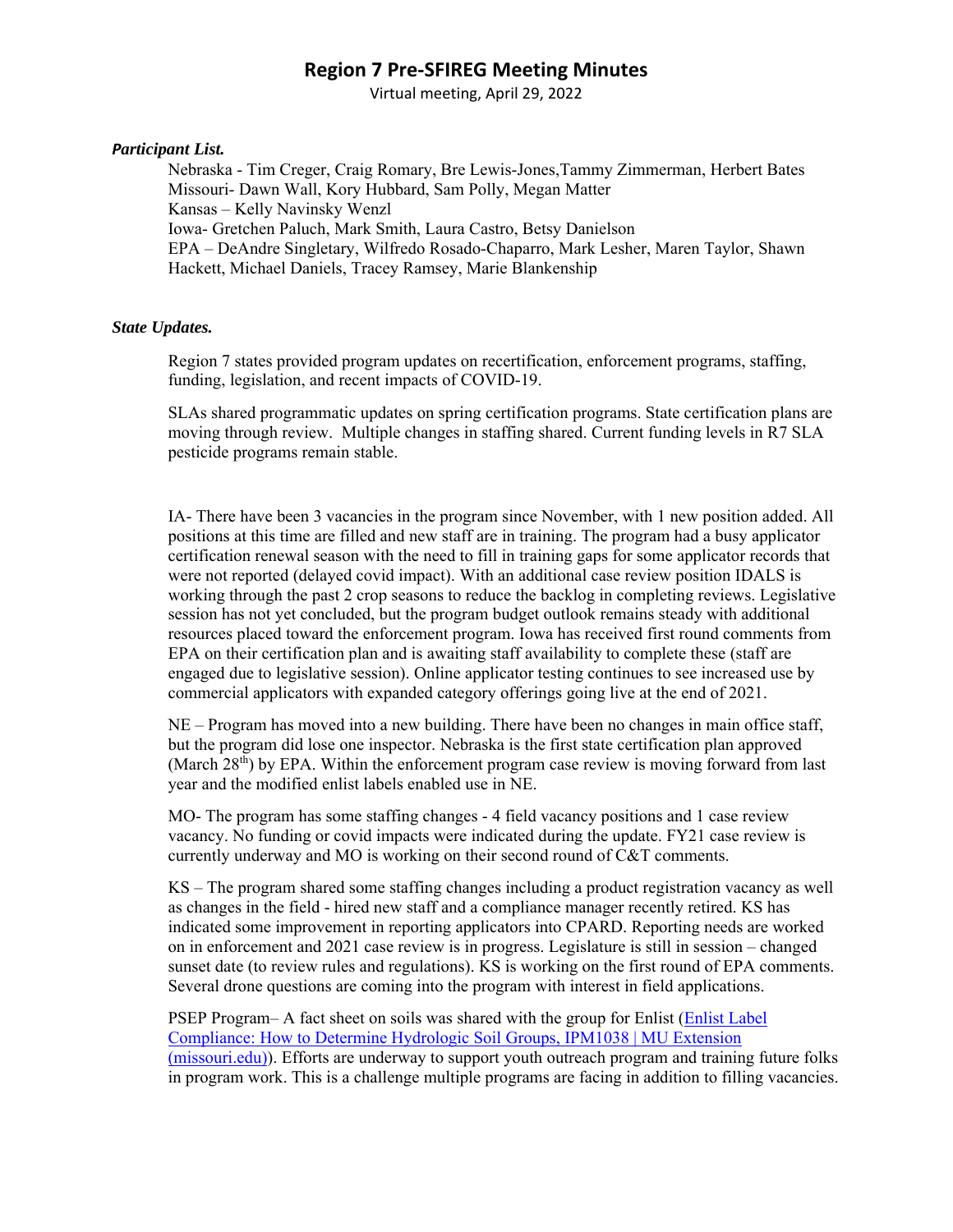Virtual meeting, April 29, 2022

### *EPA Updates.*

EPA Program Updates – Bethany Olsen has moved into another position and the federal budget was approved over 1 month ago.

EPA Enforcement – no change to staffing or difference in funding. There are some impacts to travel budget.

## *SFIREG Chair Topics.*

## **Chlorpyrifos:**

The SLAs discussed contacts and questions received regarding the chlorpyrifos tolerance revocation. Some of these focused on disposal of household /residential products whereas one state indicated they received calls about continued use, with some facilities having thousands of gallons of unused product on hand. There was reference made to clarifications in the EPA website(https://www.epa.gov/ingredients-used-pesticide-products/frequent-questions-aboutchlorpyrifos-2021-final-rule ), and SLAs were interested in updates regarding repackaging. What response can SLAs provide to those with inventory on hand?

SLAs noticed a typo on EPA's website under "Crops grown for **speed** (including grass): Refer to Question 7 for information on crops grown for seed."

**ACTION ITEM** – Iowa to email EPA R7 with names of contacts that had reached out to state disposal programs. EPA R7 to provided updates to SLAs regarding handling of inventory on hand and/or disposal of products containing chlorpyrifos.

### **Dicamba registrations and the 2022 growing season label issues and cases**:

SLAs provided updates on enforcement case review during introductions.

Iowa provided an update on recent EPA-approved label amendments to implement a June 20 application cutoff date for dicamba OTT herbicide applications for the 2022 growing season. It was clarified that these changes were not made through a 24c request.

SLAs indicated that drought/high temperatures tend to correlate with higher counts of incident reports.

There was some discussion on the use the of mobile devices (cell phones, tablets, etc.) and how applicators use these to meet label requirements. These included applicators using their phones to measure windspeed at boom height and to check Bulletins Live. States requested clarification if there's a mobile version of the Bulletins Live website (or an app equivalent) and whether there's a way to print/save copies of the bulletin for meeting applicator recordkeeping requirements.

**ACTION ITEM** – SLAs requested a response from EPA on whether 24c's submitted for additional uses would be considered this year  $-$  if so, are there additional data that would need to be included and should states plan on requesting a pre-submission meeting with EPA?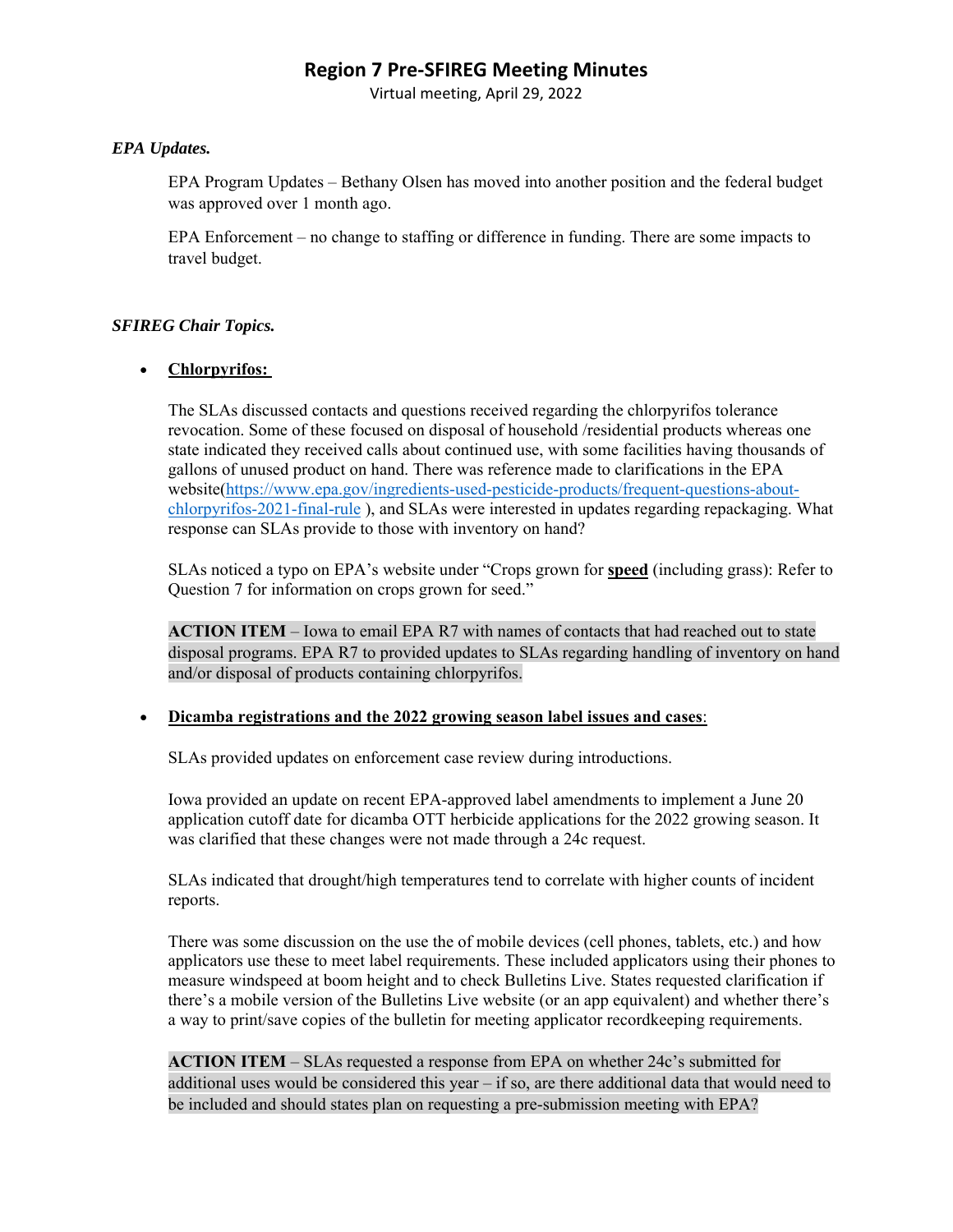Virtual meeting, April 29, 2022

**ACTION ITEM** – SLAs requested a response from EPA on what dicamba information/data would be helpful from the 2022 crop season.

**ACTION ITEM** – SLAs requested a response from EPA on whether EPA has plans to improve/enable use of Bulletins Live with mobile devices.

**Enlist Products:** Issues and topics with the EPA registered Enlist Labels, and ESA topics.

SLAs discussed challenges with the timing of changes to the dicamba OTT use and Enlist product labels, as some significant changes took place after applicator training. It was also mentioned that a particular registrant had both old and new versions of the label on their website, which may be confusing to applicators.

One state made the comment certain Enlist label statements are not enforceable, "At the time of application, the wind cannot be blowing toward adjacent commercially grown tomatoes and other fruiting vegetables…"

#### **ESA and Pesticide evaluations, Labels, and Bulletins Live2:**

See discussion under dicamba registration regarding applicator access in the field and recordkeeping requirements without mobile device use.

**ACTION ITEM** – SLAs requested a response from EPA on whether states will ever be consulted under the new ESA review policy prior to approving a label with massive habitat restrictions?

#### **C&T Plan approval processes and the feedback from EPA Regions and Headquarters:**

SLAs provided updates on C&T plan review and approval process as part of state updates above. Out of R7 there is 1 state plan approved, 1 state plan with 2 rounds of EPA comments received, and 2 state plans with 1 round of EPA comments received.

EPA reported 17 plans have been submitted for  $2<sup>nd</sup>$  round of review. A national call is scheduled for May,  $11<sup>th</sup>$  with Amy Sullivan.

### **24(c) state registration processes:**

See comment above under dicamba registrations. SLAs requested a response from EPA on whether 24c's to expand/add use would be considered in 2022. No additional issues indicated by R7 states.